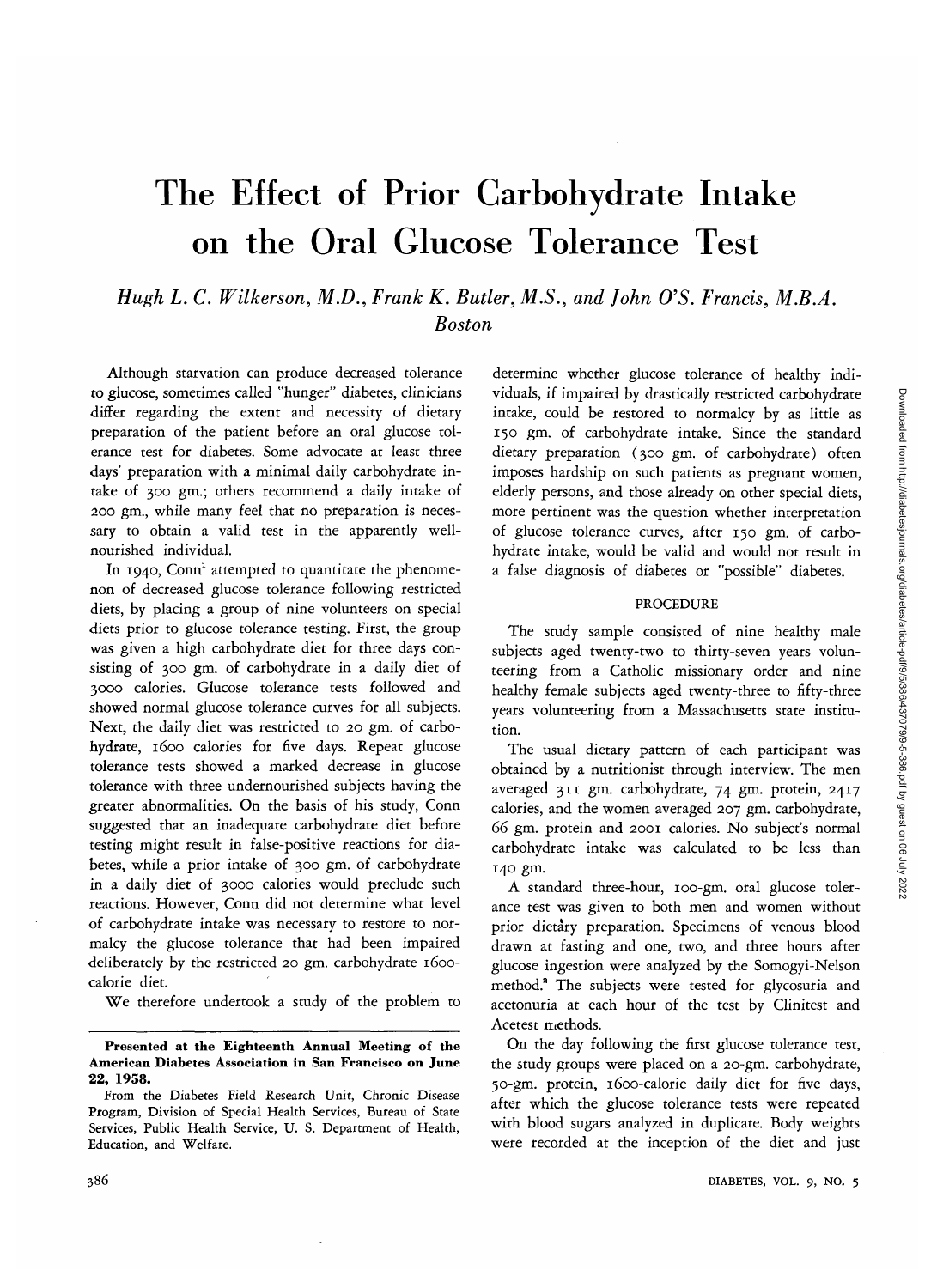prior to the glucose tolerance test.

All participants then were given a 150-gm. carbohydrate, 80-gm. protein, 1640-calorie diet for four days, similarly followed by glucose tolerance tests.

### RESULTS

Table 1 presents, by male and female groups, individual and mean blood sugar determinations of oral glucose tolerance tests following various levels of carbohydrate intake.

*Male group.* After five days on 20 gm. of carbohydrate, impaired glucose tolerance was observed in all of the men. Increases were recorded at the one- and two-hour levels which averaged 140 to 125 mg./100 ml., respectively. Normal glucose removal was obtained following four days on the 150-gm. carbohydrate, 1640-calorie diets.

Table 2 shows the statistical significance of blood sugar differences observed between the various diets. Practically at all hours of blood analysis, the 20-gm. carbohydrate diet may be distinguished from the 150 gm. carbohydrate diet and the normal diet of the men. The differences indicated by "yes" are statistically significant at the 5 per cent probability level. At one and

two hours after ingestion of glucose no significant blood sugar differences were observed between the normal and the 150-gm. carbohydrate diets.

Glycosuria was noted to a minor degree at various times after glucose ingestion in specimens of eight of the nine men during the glucose tolerance test following the 20-gm. carbohydrate diet. After the normal or 150 gm. carbohydrate diet, no glycosuria was evident at the time of the glucose tolerance test.

Weight loss during the restricted carbohydrate diet averaged *6.6* pounds, while weight gain during the 150 gm. carbohydrate diet averaged 1.0 pound.

*Female group.* Test results of the nine women followed a pattern similar to that of the men except that the glucose tolerance curves of the 20- and 150-gm. carbohydrate diets were generally higher.

Blood sugar values following the 150-gm. carbohydrate diet approached normalcy but were not restored as dramatically as they were in the men. However, the two groups experienced a similar percentage decrease in blood sugar values at the one-hour level when the 20-gm. and 150-gm. carbohydrate diets were compared (table 1).

Statistically significant differences were again ob-

TABLE 1

Individual and mean blood sugar results, mg./lOO ml., following various levels of carbohydrate intake at fasting, and one, two, and three hours after glucose ingestion

|                           | Usual carbohydrate diet* |             |              |                | Male<br>20<br>gm. carbohydrate<br>diet |             |              |                | gm. carbohydrate diet<br>150 |             |              |                |
|---------------------------|--------------------------|-------------|--------------|----------------|----------------------------------------|-------------|--------------|----------------|------------------------------|-------------|--------------|----------------|
|                           |                          |             |              | for five days  |                                        |             |              |                | for four days                |             |              |                |
| Subject                   | Fasting                  | One<br>hour | Two<br>hours | Three<br>hours | Fasting                                | One<br>hour | Two<br>hours | Three<br>hours | Fasting                      | One<br>hour | Two<br>hours | Three<br>hours |
| 1                         | 84                       | 139         | 89           | 34             | 60                                     | 193         | 173          | Clot           | 83                           | 155         | 110          | 56             |
|                           | 61                       | 89          | 95           | 35             | 41                                     | 155         | 139          | 46             | 68                           | 103         | 80           | 41             |
| $\frac{2}{3}$             | 76                       | 105         | 56           | 43             | 53                                     | 148         | 125          | 44             | 76                           | 130         | 82           | 50             |
|                           | 84                       | 49          | 56           | 76             | 93                                     | 91          | 86           | 69             | 98                           | 82          | 78           | 80             |
| 4<br>5                    | 75                       | 61          | 77           | 55             | 64                                     | 118         | 100          | 95             | 78                           | 82          | 73           | 82             |
|                           | 74                       | 35          | 56           | 60             | 53                                     | 85          | 70           | 58             | 75                           | 57          | 63           | 77             |
|                           | 84                       | 99          | 76           | 44             | 71                                     | 124         | 91           | 115            | 70                           | 74          | 63           | 46             |
|                           | 77                       | 139         | 71           | 26             | 45                                     | 213         | 175          | 104            | 78                           | 122         | 75           | 58             |
| 6789                      | 74                       | 71          | 59           | 33             | 53                                     | 135         | 165          | 126            | 66                           | 112         | 63           | 70             |
| Mean                      | 76                       | 88          | 70           | 45             | 59                                     | 140         | 125          | 82             | 77                           | 101         | 76           | 62             |
| <b>Standard Deviation</b> | 7.3                      | 36.8        | 14.9         | 15.9           | 15.6                                   | 32.7        | 30.8         | 32.0           | 9.6                          | 31.0        | 14.7         | 15.4           |
|                           |                          |             |              |                |                                        |             | Female       |                |                              |             |              |                |
| 1                         | 75                       | 71          | 65           | 39             | 65                                     | 166         | 133          | 75             | 64                           | 119         | 66           | 34             |
|                           | 74                       | 67          | 71           | 78             | 63                                     | 181         | 200          | 160            | 65                           | 148         | 145          | 29             |
| $\frac{2}{3}$             | 75                       | 72          | 70           | 69             | 59                                     | 161         | 125          | 111            | 63                           | 109         | 80           | 40             |
| $\frac{4}{5}$             | 75                       | 49          | 81           | 66             | 63                                     | 141         | 130          | 113            | 55                           | 75          | 65           | 46             |
|                           | 78                       | 80          | 67           | 47             | 55                                     | 155         | 113          | 57             | 69                           | 145         | 69           | 24             |
|                           | 78                       | 84          | 95           | 49             | 71                                     | 130         | 135          | 81             | 70                           | 134         | 109          | 73             |
| 6789                      | 69                       | 95          | 45           | 63             | 55                                     | 276         | 148          | 69             | 56                           | 131         | 36           | 36             |
|                           | 75                       | 94          | 55           | 66             | 67                                     | 173         | 107          | 45             | 63                           | 170         | 36           | 43             |
|                           | 86                       | 101         | 89           | 91             | 77                                     | 219         | 200          | 155            | 71                           | 144         | 109          | 76             |
| Mean                      | 76                       | 79          | 71           | 63             | 64                                     | 178         | 143          | 96             | 64                           | 130         | 79           | 44             |
| Standard Deviation        | 4.5                      | 16.4        | 15.7         | 16.2           | 7.2                                    | 44.8        | 34.2         | 41.2           | 5.7                          | 27.3        | 35.0         | 18.5           |

\* Calculated average carbohydrate intake: male 311 gm. and female 207 gm.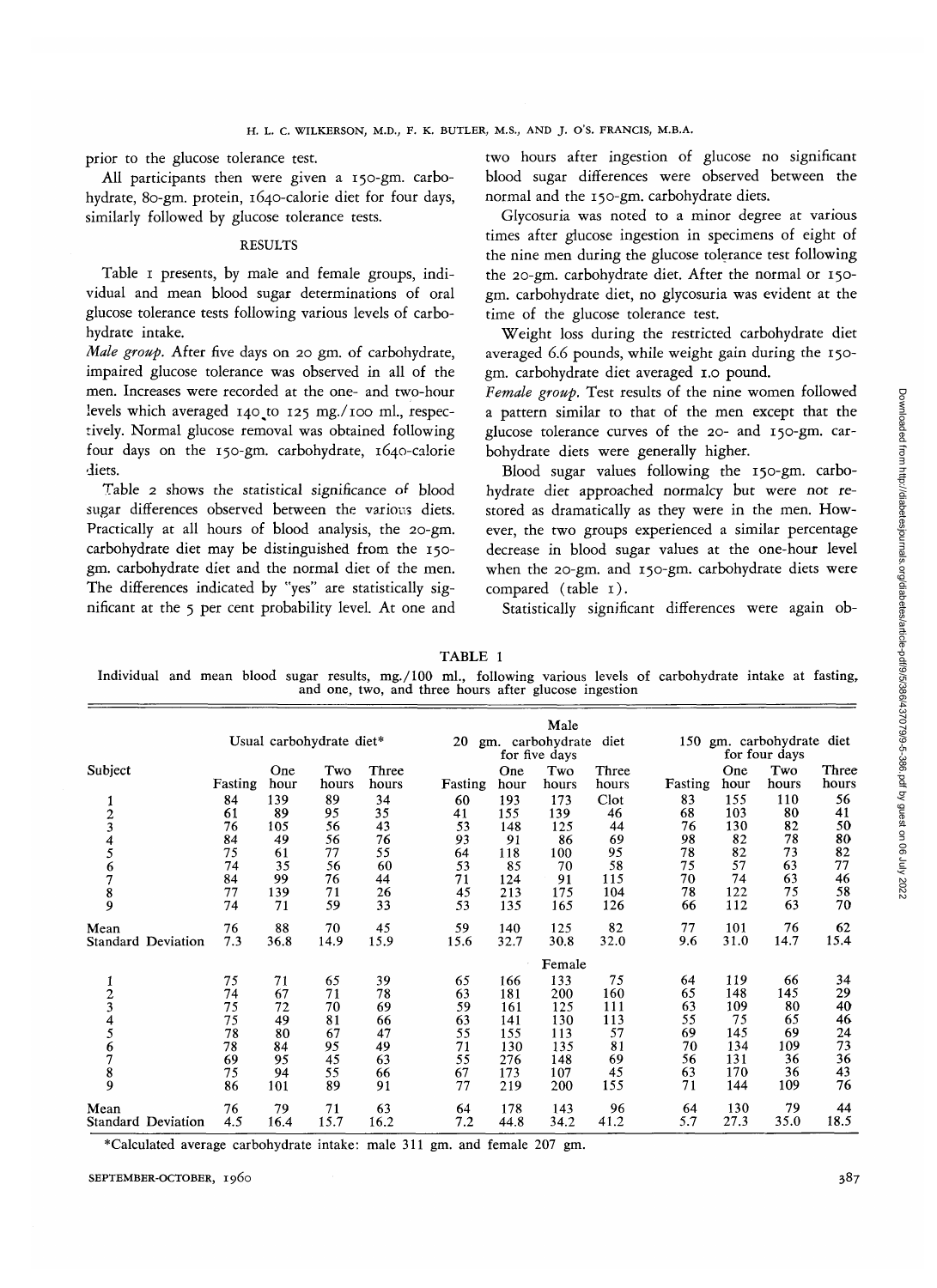THE EFFECT OF PRIOR CARBOHYDRATE INTAKE ON THE ORAL GLUCOSE TOLERANCE TEST

|                                           |                               |                  |               |                  | (Mean differences in mg./100 ml. and level of significance: $P = .95$ ) |                  |               |                  |
|-------------------------------------------|-------------------------------|------------------|---------------|------------------|-------------------------------------------------------------------------|------------------|---------------|------------------|
|                                           | Hours after glucose ingestion |                  |               |                  |                                                                         |                  |               |                  |
| Fasting                                   |                               |                  | One hour      |                  |                                                                         | Two hours        | Three hours   |                  |
| Carbohydrate intakes<br>differentiated    | Mean<br>diff.                 | Signifi-<br>cant | Mean<br>diff. | Signifi-<br>cant | Mean<br>diff.                                                           | Signifi-<br>cant | Mean<br>diff. | Signifi-<br>cant |
|                                           |                               |                  | Nine males    |                  |                                                                         |                  |               |                  |
| 311 gm.* less 20 gm.                      | $+17$                         | Yes              | $-52$         | <b>Yes</b>       | $-55$                                                                   | <b>Yes</b>       | $-37$         | Yes              |
| $20 \text{ gm}$ . less $150 \text{ gm}$ . | $-18$                         | <b>Yes</b>       | $+39$         | Yes              | $+49$                                                                   | <b>Yes</b>       | $+20$         | No               |
| 311 gm.* less 150 gm.                     | $-1$                          | No.              | $-13$         | No               | —6                                                                      | No               | $-17$         | <b>Yes</b>       |
|                                           |                               |                  | Nine females  |                  |                                                                         |                  |               |                  |
| 207 gm.* less 20 gm.                      | $+12$                         | Yes              | $-99$         | <b>Yes</b>       | $-72$                                                                   | <b>Yes</b>       | $-33$         | <b>Yes</b>       |
| $20 \text{ gm}$ . less $150 \text{ gm}$ . | 0                             | No               | $+48$         | Yes.             | $+64$                                                                   | <b>Yes</b>       | $+52$         | Yes              |
| 207 gm.* less 150 gm.                     | $+12$                         | Yes              | $-51$         | Yes              | $-8$                                                                    | No               | $+19$         | <b>Yes</b>       |

TABLE 2 Statistical significance of blood sugar differences observed between various diets

\*Calculated average of usual carbohydrate intake.

served in the majority of comparisons between the restricted carbohydrate diet and the other two diets (table 2).

All the female participants showed glycosuria in urine specimens taken at the time of the glucose tolerance test following the 20-gm. carbohydrate diet; however, this cleared after four days on 150 gm. of carbohydrate.

Weight loss during the restricted diet averaged 3.7 pounds while weight gains during the 150-gm. carbohydrate diet averaged 2.2 pounds.

*Individual Diagnoses, Male and Female.* Individual glucose tolerance curves obtained have been tested against criteria for diabetes and "possible" diabetes set up in collaboration with consultants to the U. S. Public Health Service, Chronic Disease Program, Diabetes field Research Unit. These criteria are based on a point system where venous blood sugar values by Somogyi-Nelson method (mg./ioo ml.) equaling or exceeding specified levels are assigned as follows:

|                       | Elevated   | Borderline |               |
|-----------------------|------------|------------|---------------|
| Time interval         | blood      | blood      |               |
| in relation to        | sugar      | sugar      | Diagnostic    |
| glucose loading       | values     | values     | points        |
| Fasting               | 110        | 100        | r             |
| I hour after glucose  | <b>170</b> | 150        | $\frac{1}{2}$ |
| 2 hours after glucose | 120        | 110        | $\frac{1}{2}$ |
| 3 hours after glucose | 110        | 100        | т             |

When data are applied to the "Elevated blood sugar values" two or more points indicate diabetes and one point indicates "possible diabetes." Lacking applicability to elevated levels two points under the "Borderline blood sugar values" indicates "possible diabetes." A case not meeting any of the above criteria is classified as "no diabetes."

On the 20-gm. carbohydrate diet none of the male participants met our diagnostic criteria for diabetes, but there were four who did meet the criteria for "possible diabetes" (table  $\overline{1}$ , Subjects  $\overline{1}$ ,  $\overline{7}$ , 8 and 9). Two female participants (numbered 2 and 9) would have been considered diabetic and three others (numbered 3, 4 and 7) met the criteria for "possible diabetes."

Figures 1 and 2 graphically show composite glucose tolerance curves of male and female participants following each of the diets.

### DISCUSSION

A few blood sugar values three hours after glucose seem unusually low. The blood preservative used prevents glycolysis for four days and all analyses were made from duplicate filtrates. The low values therefore are believed to be valid. Data on the clinical status of the subjects with low blood sugar values show no evidence of cause.

Blood sugar values recorded following the 20-gm. and 150-gm. carbohydrate diets may be analyzed by two different approaches.

One approach, previously discussed (table 2), is to interpret results in terms of statistical significance of increases and decreases in blood sugar values following the various diets. Using this method, it can be said first that generally the blood sugar differences between the usual and the prepared 150-gm. carbohydrate diets are not diagnostically important. Secondly, the 20-gm. carbohydrate diet differs significantly by statistical analysis from both the usual and 150-gm. carbohydrate diets for practically all blood sugar readings.

Another approach is to test the glucose tolerance curves of both diets against the diagnostic criteria for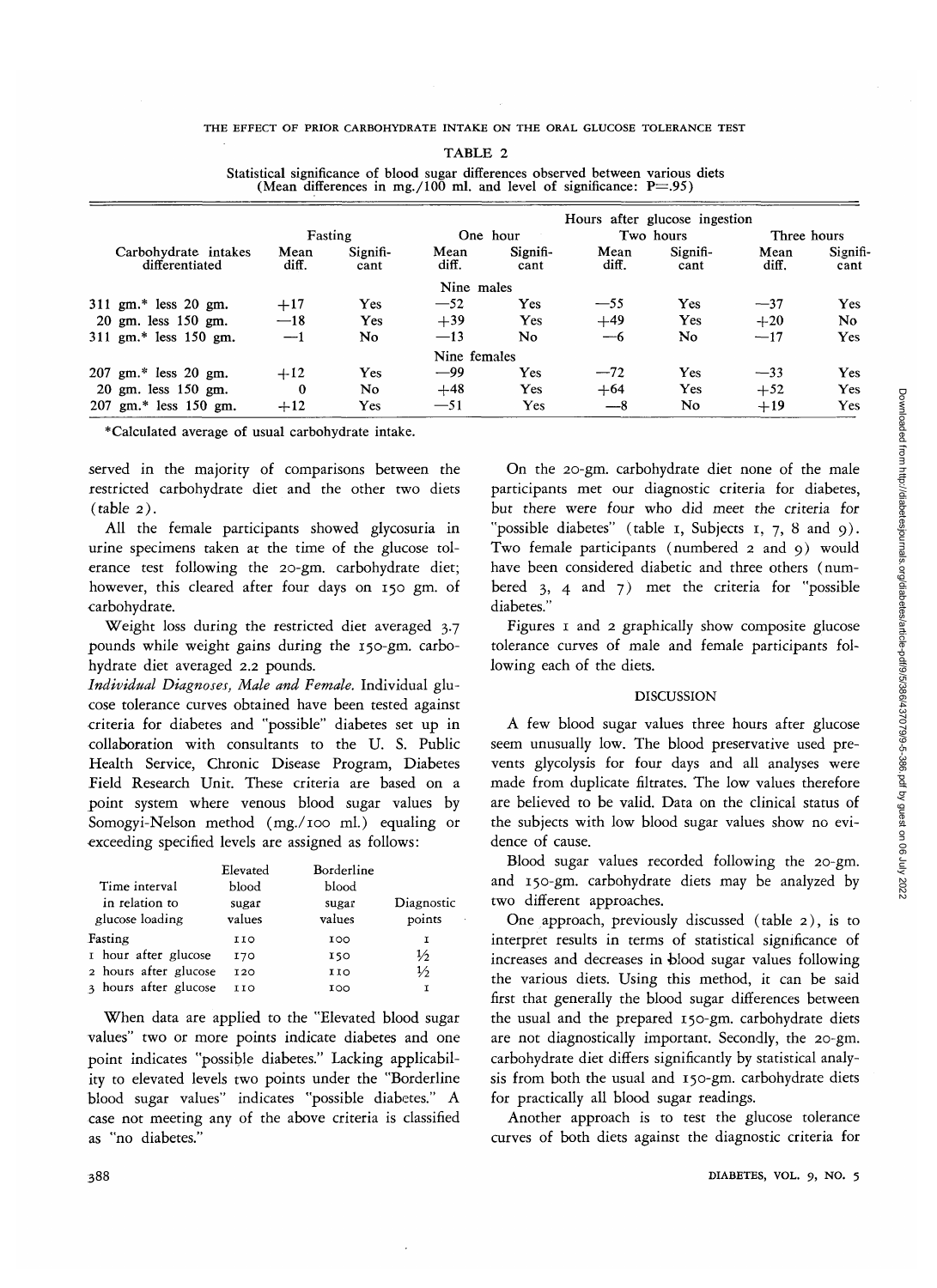

FIG. I. Composite glucose tolerance curves by various levels of carbohydrate intake for nine males.



FIG. 2. Composite glucose tolerance curves by various levels of carbohydrate intake for nine females.

diabetes and "possible" diabetes used by various authorities. Table 3 shows how the subjects would have fared under varying criteria for diagnosis.<sup>3-5</sup> The exception-

#### TABLE 3

Number of persons designated as having diabetes or possible diabetes, by the criteria of various authorities at different levels of carbohydrate intake

|                                                 |   |               |    | Usual diet $20 \text{ gm}$ . CHO diet 150 gm. CHO diet                           |               |  |
|-------------------------------------------------|---|---------------|----|----------------------------------------------------------------------------------|---------------|--|
|                                                 |   |               |    | Dia- Possible Dia- Possible Dia-<br>betes diabetes betes diabetes betes diabetes | Possible      |  |
| Consultants<br>to CD<br>Program<br><b>USPHS</b> | 0 | 0             | 2  |                                                                                  |               |  |
| Conn <sup>3</sup>                               |   | 0             |    | 6                                                                                | 2             |  |
| Mosenthal<br>and Barry <sup>4</sup> $0$         |   | 冰             | 10 | 氺                                                                                | 宋             |  |
| Joslin Clinic <sup>5</sup> 0                    |   | $\mathcal{A}$ | 8  | $\mathcal{A}$                                                                    | $\mathcal{H}$ |  |

\* Specific criteria for "possible" diabetes not presented.

SEPTEMBER-OCTOBER, 1960 389

ally low carbohydrate diet impaired glucose tolerance to diagnostic levels; however, the 150-gm. carbohydrate diet restored practically all the subjects to nondiagnostic levels.

One subject, who would have been considered diabetic after the 150-gm. carbohydrate diet for four days, according to the criteria of Mosenthal and Barry,4 had the following glucose tolerance test readings: Fasting, eighty-three; one hour, 155; two hours, 110; three hours, fifty-six. In view of the blood sugar level three hours after glucose ingestion, it could be contended that the one- and two-hour values are of borderline significance. This person is also one of the two designated as having "possible" diabetes under the 150-gm. carbohydrate diet according to Conn's criteria.<sup>3</sup>

A pertinent question recently asked by Conn<sup>3</sup> is: "What, under conditions of standard dietary preparation, is the smallest decrease in carbohydrate tolerance which can be confidently diagnosed as indicative of the presence of diabetes mellitus?" In our study, we have attempted to determine the adequacy of a low carbohydrate diet which would be practicable for most persons. The increases and decreases in glucose tolerance shown are not based on diets of long duration nor on a large study population. Therefore, the question raised cannot be completely answered by the data in this report. Findings in this study, however, do indicate that a normally nourished person may eat as little as 150 gm. of carbohydrate in a 1600-calorie daily diet for four days prior to a glucose tolerance test and the resulting glucose tolerance curve will not lead to a false diagnosis of diabetes or "possible" diabetes, using either the criteria of the UPHS consultants or those of other workers.

The actual carbohydrate intake of the general population is of practical importance in considering dietary preparation for glucose tolerance tests. An indication as to the possible carbohydrate intake of the population was obtained by the authors in a survey of 441 nondiabetic persons in a hospital outpatient clinic who were interviewed regarding their usual dietary intake. Eighty-two per cent had a daily carbohydrate intake of 150 gm. or more; 17 per cent, 100 to 149 gm.; and only 1 per cent had an intake under 100 gm. The men averaged 221 gm. while the women averaged 192 gm.

If we may then assume that most persons consume an average daily minimum of 150 gm. carbohydrate, a person requiring 150 gm. or more for normal sustenance and weight maintenance who had restricted himself to less than that requirement easily could be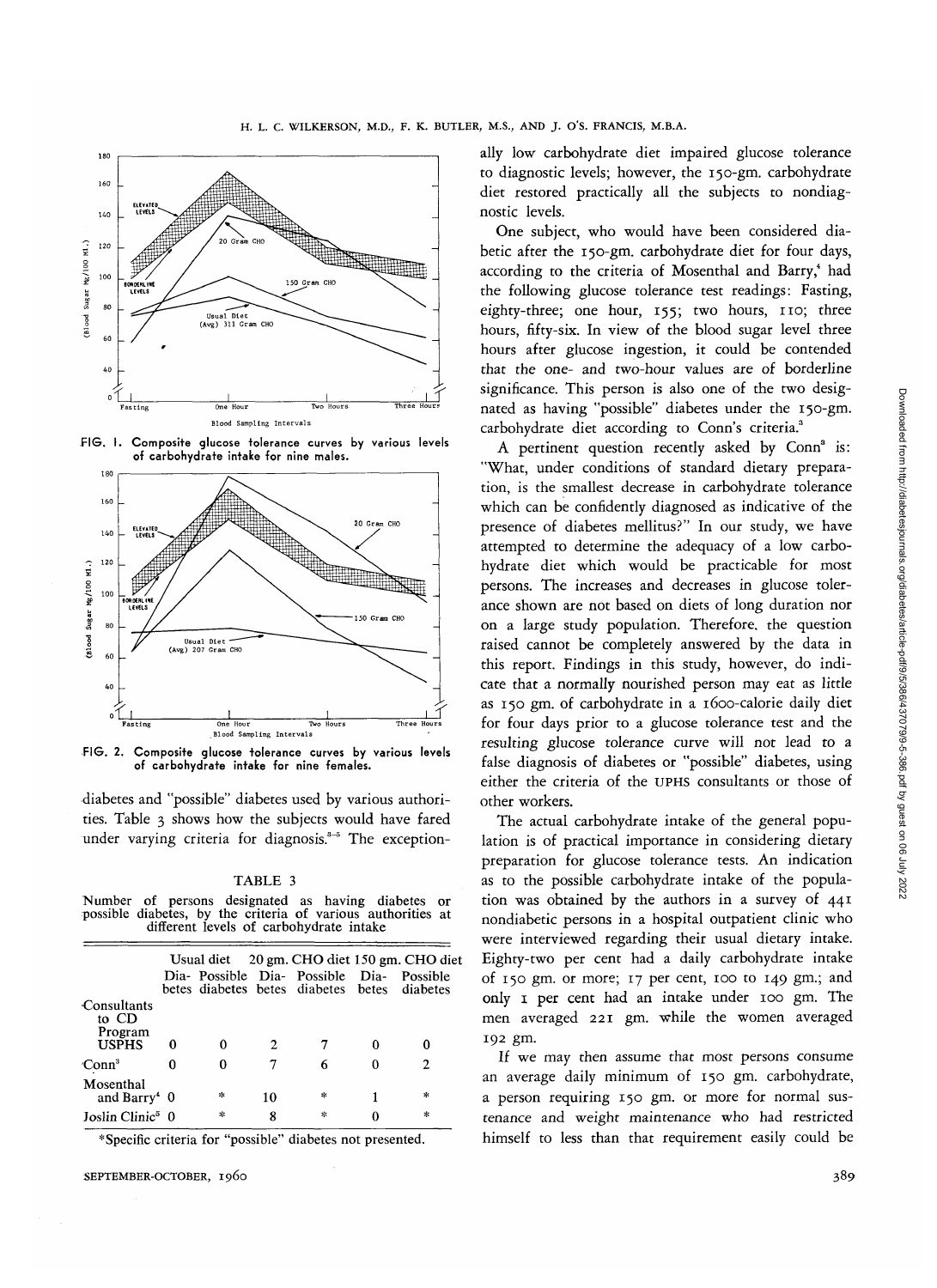isolated by inspection or brief questioning. One could be reasonably certain then that a dietary preparation as low as 150 gm. of carbohydrate daily for four days would be enough to correct the carbohydrate deficiency. Dietary preparation around this level ordinarily would not be time-consuming nor would it impose changes in the usual eating habits of the patient. These observations are similar to those offered by Irving and Wang.<sup>6</sup>

The point which may be emphasized here has been alluded to by Mosenthal and Barry<sup>4</sup> who state "the diet preceding a glucose tolerance test in nondiabetics has a profound effect on the character of the resulting curve, though a closer scrutiny of the published observations points to a probable exaggeration of this influence . . . where the crucial figure, between 50 and 125 gm. carbohydrate, lies is undetermined. However, it is scarcely conceivable that anyone who eats at all will consume less than 125 gm. of carbohydrate. On the other hand, an emaciated person will, as stressed by Conn, have a lowered carbohydrate tolerance." It is felt that this emaciated person can readily be detected by inspection or brief questioning.

We emphasize our purpose would be not to preclude any standard dietary preparation for glucose tolerance tests, but to suggest that the standard preparation requirement need not be at an unusually high level. We would suggest that a diagnostically safe minimum daily carbohydrate intake is about 150 gm.

## SUMMARY

1. Eighteen healthy men and women, after showing normal glucose tolerance curves without any previous dietary preparation, were placed on a 20-gm. carbohydrate, 1600-calorie daily diet for five days. Impaired carbohydrate tolerance on the 20-gm. carbohydrate diet was observed in both male and female participants, however, only two females showed curves diagnostic of diabetes by the criteria currently used in Public Health Service diabetes studies. Carbohydrate restriction in the females produced a greater loss of carbohydrate tolerance than it did in the males.

2. In an effort to restore normal glucose tolerance, the subjects were placed on a 150-gm. carbohydrate, 1640-calorie daily diet for four days. At the end of that period, normal carbohydrate tolerance (in terms of United States Public Health Service criteria) was fully restored and none of the subjects had curves indicative of diabetes or "possible" diabetes.

3. It is believed that adequately nourished individuals need no special high carbohydrate preparation prior

to administration of an oral glucose tolerance test. A minimum of 150 gm. of carbohydrate daily for four days is considered sufficient to restore normal carbohydrate tolerance in persons who have restricted their carbohydrate intake.

# SUMMARIO IN INTERLINGUA

*Le Effecto de Un Antecedente Ingestion de Hydrato de Carbon Super le Test del Tolerantia pro Glucosa Oral*

1. Dece-octo normal homines e feminas, qui habeva monstrate normal curvas de tolerantia pro glucosa sin previe preparation dietari, esseva restringite durante cinque dies a dietas de 1.600 calorias e 20 g de hydrato de carbon per die. Vitiate tolerantias pro glucosa durante le application del dieta a 20 g de hydrato de carbon esseva observate in participantes tanto mascule como etiam feminin, sed solmente duo femininas monstrava curvas que haberea supportate un diagnose de diabete secundo le criterios que es currentemente in uso in le studios de diabete per le Servicio de Sanitate Public. Le restriction de hydrato de carbon produceva un plus marcate perdita de tolerantia pro glucosa in femininas que in masculos.

2. In le effortio de restaurar normal tolerantias pro glucosa, le subjectos esseva tractate durante quatro dies con dietas de 1.640 calorias e 150 g de hydrato de carbon. Al fin de iste periodo, normal tolerantias pro glucosa (secundo le criterios del Servicio de Sanitate Public) esseva restaurate completemente, e nulle del subjectos habeva curvas indicante diabete o mesmo le possibilitate de diabete.

3. Es opinate que adequatemente nutrite subjectos non require un preparation special a alte ingestion de hydrato de carbon ante le administration de un test oral de tolerantia pro glucosa. Un minimo de 150 g de hydrato de carbon per die durante quatro dies es considerate como sufficiente pro restaurar un normal tolerantia pro hydrato de carbon in subjectos qui ha restringite lor ingestion de hydrato de carbon.

# ACKNOWLEDGMENT

We gratefully acknowledge the valuable help of Father Garesche, S.J., and the Sons of Mary, Health of the Sick of the Medical Missionary Society; Dr. George Hungerman of this Society who assisted with some of the actual clinical work; the conscientious cooperation of the inmate volunteers and the generous assistance of the Commissioner of Correction of Massachusetts and his warden and her staff at the Massachusetts Correctional Institution, Framingham, Massachusetts, whose participation made this study possible.